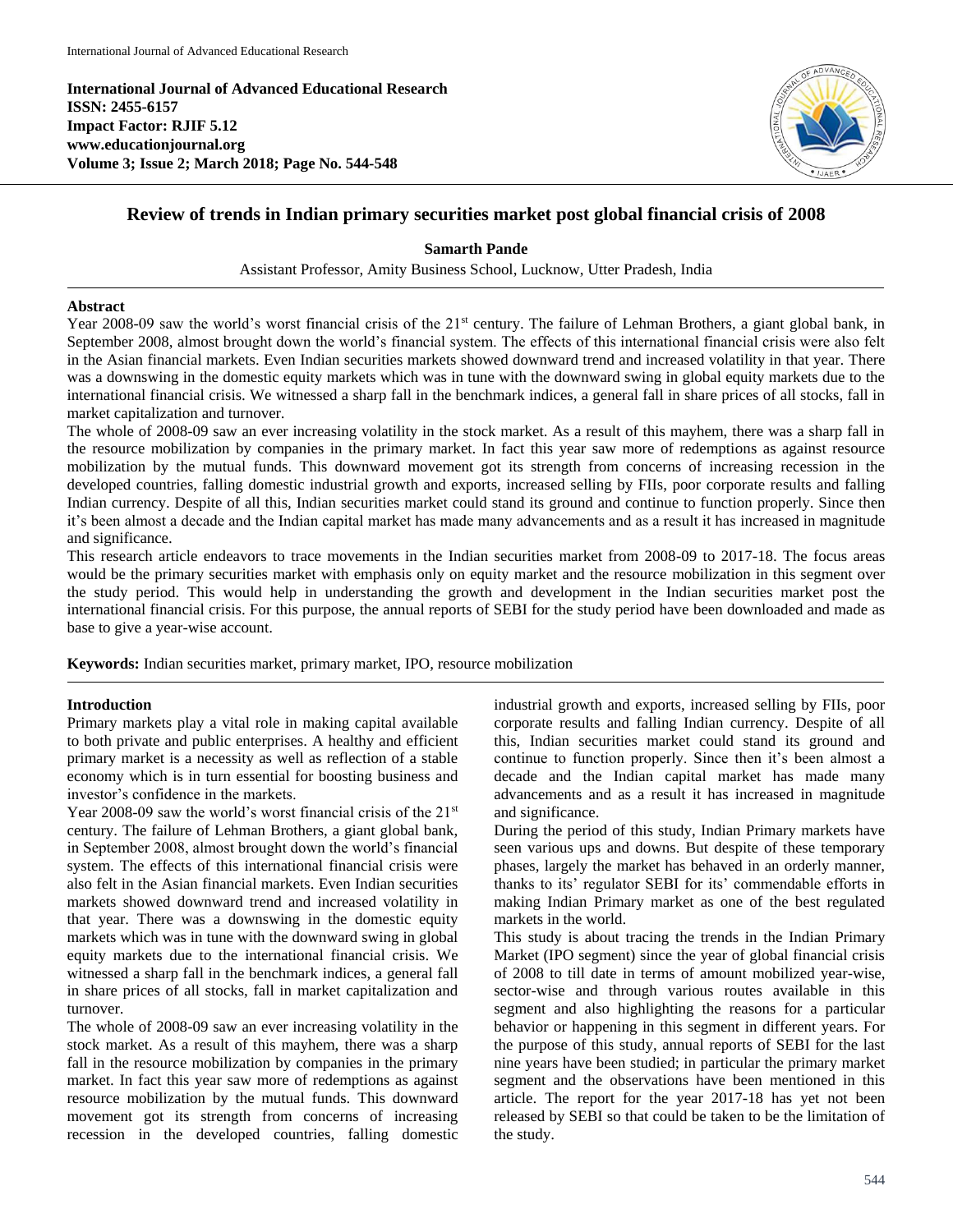The year 2008-09 was a turbulent year for the Indian securities market. Throughout the year it showed a downward trend with a downward swing in the equity market which was in reaction to the international financial crisis causing a downward spiral in the global equity markets. This year stock market remained highly volatile with a steep fall in the benchmark indices, fall in prices of share across the board, fall in market capitalization and turnover. The resource mobilization by companies in the primary market saw a huge decline vis-à-vis previous year. Mutual funds resorted to redemptions more than resource mobilization as a result there was a huge outflow. This downward trend further got its strength from concerns of worsening recessionary conditions in developed economies, slowing of domestic industrial output and exports, increased selling by FIIs, poor corporate results and falling Indian currency. Despite of this mayhem, Indian securities market showed an orderly performance, thanks to its regulatory mechanism and the deep root savings and investment culture of Indian economy.

In this section let's take a look at the trends and operation of Indian primary securities market, year-wise.

#### **2008-09**

The year 2008-09 was not a good year for this segment, the number of fresh issues and amount raised saw a sharp decline due to economic slowdown, slackening of expansion plans by the corporates and poor investor response.

Only 47 companies came out with their capital issues (22 public and 25 rights issue), raising an amount of Rs.16, 220 crore, as against Rs.87,029 crores raised by 124 companies in the previous year. This year the number of IPOs were only 21 as compared to 85 during the previous year, raising an amount of Rs.2, 082 crore, which was much lower than Rs.42, 595 crore during the previous year. This year saw the share of public issue in total resource mobilization dropping to 22.1% from 62.6% in the previous year. Even the amount raised through rights issue declined to Rs.12, 637 crore during 2008- 09 from Rs.32, 518 crore during 2007-08. Due to general subdued trend in the primary markets, even resources mobilized through the quicker mode, Qualified Institution's Placement (QIP) channel dipped to Rs.189 crore as compare to Rs.25,525 crore during the previous year.

If we look at the sector-wise resource mobilsation during 2008-09, then we see that in this year only private sector companies came out with their issues and none of the public sector company raised any capital in the primary market. In the last seven years it had happened for the first time. This year total 47 companies came out with their issue raising Rs.16, 220 crore as against Rs.63,311 crore through 120 issues during the previous year.

If we go size-wise resource mobilization during 2008-08, we find that about 78.1 % resource mobilization was through issues of size of more than Rs.500 crore but then the number of such issues fell to 06 during 2008-09 as compared to 24 during the previous year. The average size of issue also fell to more than half of the previous year's level; i.e., to Rs.345 crore from Rs.702 crore during previous year.

#### **2009-10**

The year 2009-10 witnessed a sharp turnaround in the Indian

securities market. As compared to 2008-09, during which markets were in downswing due to ongoing international financial crisis causing downward spiral in the global equity markets, 2009-10 registered an upward movement. This positive change was brought around by the unambiguous union election results bringing a period of stability across the market. With the passing of year, even the scene at global markets also became better. FIIs (Foreign Institutional Investors) made a record buying in the Indian equity markets during 2009-10 of Rs.1,42,658 crore. This reflected the confidence of the investors in the Indian Economy. This large inflow through FIIs mode in the Indian economy helped strengthening of Indian Rupee against US Dollar.

In 2009-10, the resource mobilization by corporates in the primary market also saw an increase as compared to previous year. Even mutual funds mobilized more resources than redemption during the year resulting in substantial inflows.

The primary market segment of the Indian securities market saw a positive trend during this year.

Total 76 issues came into market raising Rs.57,555 crore as against 47 issues raising Rs.16,220 crore during the previous year 2008-09. With improved investment climate, there were 39 IPOs this year as compared to 21 of last year. Through these 39 IPOs a total of Rs.24, 696 crore was raised as against Rs.2,083 crore raised in 2008-09. Even through the QIP mode, the resource mobilization showed an increase during this year. A total of 62 QIP issues came raising Rs.42, 729 crore during 2009-10 as against just two QIP issues during the previous year raising just Rs.189 crore.

If we see sector-wise resource mobilization during 2009-10, we find that this time 70 private sector and 06 public sector companies raised resources through the primary market route during this year. Last year it was only 47 issues that too only from the private sector and none from the public sector.

From the point of view of size of the issue, this year we had around 87.7 % resource mobilized through issues with the size of above Rs.500 crore. Such big issues during this year were 21 as against only 10 during the previous year. Even the average size of the issue double during this year, Rs.757 crore as against Rs.345 crore last year. There were 30 mega issues this year of Rs.300 crore or above as against 09 of last year.

### **2010-11**

The financial year 2010-11 was a very good year for the primary market operations as it witnessed a record number of issues, IPOs/FPOs and debt issues. Even the FIIs made record purchases in the equity and debt segment, investing Rs.1,46,438 crore in Indian markets combining debt and equity, which is higher than last year. It shows increasing confidence of foreign investors in the potential of Indian economy. There was an improvement in fund raising by corporates in 2010-11 as compared to previous year. But unlike previous year, this year mutual funds resorted to more redemptions than resource mobilization resulting in substantial outflow. In the primary market segment trends were positive. This year saw a number of public sector units raising funds through the IPO mode. In total, during 2010-11, 91 issues came in the primary market out of which 81 were equity issues and 10 debt issues, collectively raising Rs.67,609 crore as against Rs.57,555 crore last year. This year saw the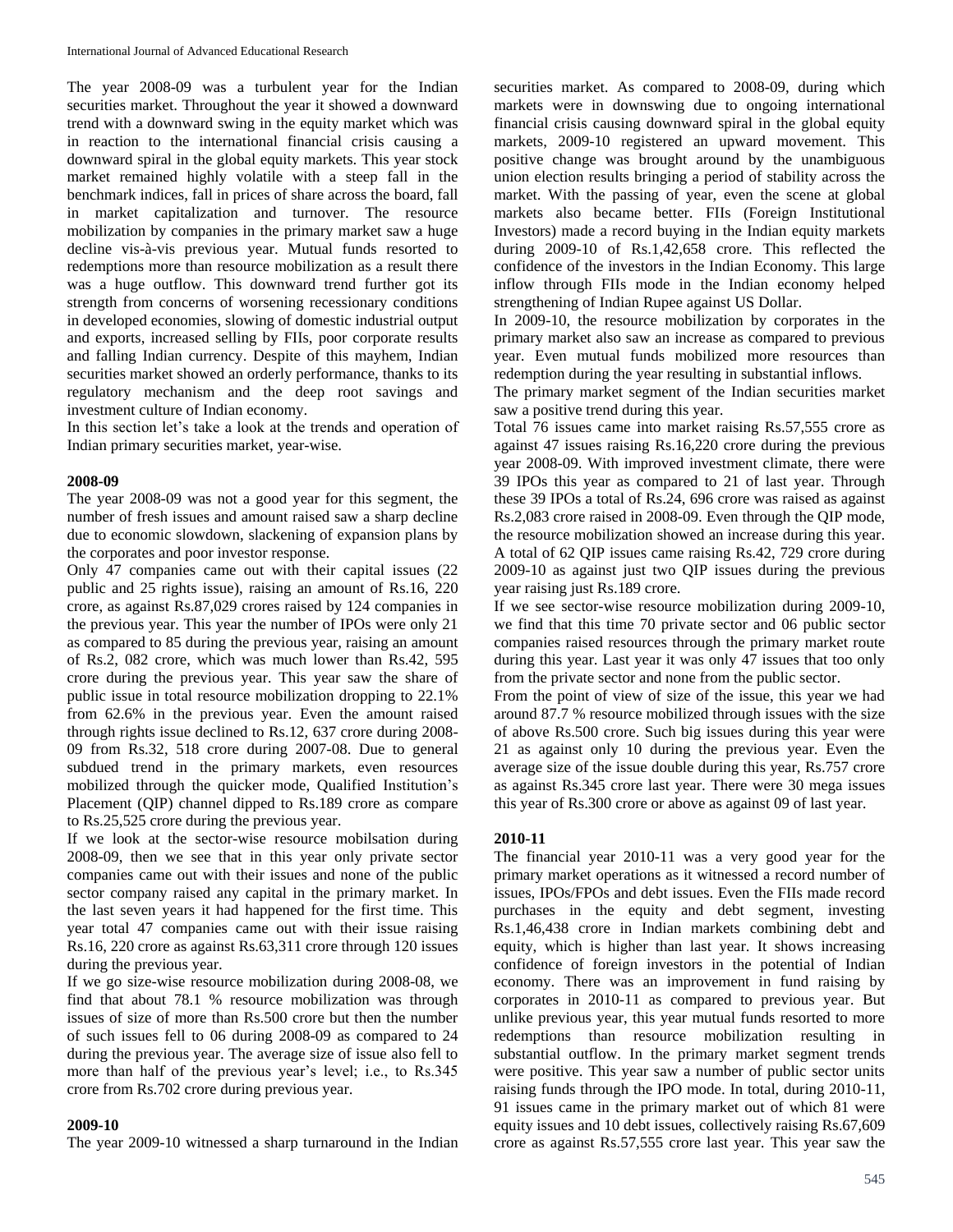India's biggest ever IPO from Coal India of the issue size of Rs.15,199.4 crore. There were total 53 IPOs during this year raising Rs.35,559 crore as against 39 IPOs of last year which raised Rs.24,696 crore. There was decline in the issues through the QIP route, only 50 companies raised an amount of Rs.25,861 crore from primary market through this route as against 62 QIP issues of last year raising Rs.42,729 crore.

If we fcus on sector-wise resource mobilization, this year 77 private sector and 14 public sector companies have raised resources through primary market as compared to 70 private and 06 public sector companies of last year. These companies raised Rs.67,609 crores through 91 issues as against Rs.57,555 crore through 76 issues during last year.

### **2011-12**

This year saw the impact of global macroeconomic changes on the Indian equity markets. The primary market activities were subdued during this year as sluggish and bearish trend prevailed for the major part of the year. The international economic happenings like Eurozone sovereign debt crisis, fiscal and debt problems in US, high oil prices and commodity prices and earthquake in Japan and Middle-east derailed global economic growth prospects and dented the investor and consumer confidence. India's investment cycle which was on an upward turn suddenly slowed down due to increasing concerns out of fragile global economy.

The primary market for equity issues was majorly retrained from both the sides, demand and supply. Investor's sentiment was low due to poor returns from previously listed IPOs and volatile secondary market. On the other hand, corporate also exhibited caution and restrain in resource mobilization with symptoms of economic slowdown, both globally and domestically. The amount raised through IPOs/FPOs was lower this year as compared to last year. However the number and amount raised through debt issues was higher this year. Despite of poor global economic scenario, the FIIs flows were positive for both, debt and equity segments .In the mutual funds segment, redemptions more than resource mobilization resulted in outflows.

Due to poor investment climate, there was a lukewarm response in the primary markets. Only 71 companies accessed primary market for resource mobilsation raising Rs.48,468 crore as against 91 issues of last year raising Rs.6y7,609 crore The weak investment climate led to a lower number of IPOs, only 34 during this year raising just Rs.5,904 crore as compared Rs.35,550 crore from 53 IPOs last year. Another important observation was that of the amount raised through IPOs/FPOs, Rs.2,054 crore was through offer for sale by existing shareholders. Even resource mobilization through the QIP route saw a decline as this year only few corporate raised capital through this mode. As compared to last year which saw 59 QIP issues raising Rs.25,850 crore, this year there were only 16 QIP issues raising Rs.2,163 crore only.

Focusing the size of the issues during 2011-12, the market was dominated by large issues of size of Rs.500 crore and above as they accounted for almost 90% of the resource mobilisation through the primary market. However the number of issues having a size of Rs.500 or above declined during this to 19 as against 26 in the previous year and average issue size also decline from Rs.743 crore of last year to Rs.683 crore this

year. There were 22 mega issues of Rs.300 crore or above this year as compared to 36 of last year.

## **2012-13**

During 2012-13 the primary markets remained subdued. The reasons behind this were the economic slowdown and consequent slackening of investment demand and high inflationary pressure and consistently high fiscal and current account deficits. Due to poor or I should say negative returns of previous years listed IPOs further dented the investors' appetite. There were various policy decisions/initiative were taken to invigorate the primary market like disinvestment programs of the government, introducing RGESS scheme, e-IPOs, and mandating companies to maintain 25% minimum public shareholding . In total there were 69 issues this year in the primary market raising Rs.32,455 crore as compared to 71 issues during previous year raising Rs.48,468 crore. There were only 33 IPOs this year raising Rs.6,528 crore which is slightly higher than Rs.5,904 crore raised last year through 34 IPOs. During this year there were no FPOs and four of the IPOs were as Offer for Sale by existing shareholders.

SEBI started a new initiative this year by dedication a listing trading platform for SMEs, whose post issue paid up capital shall be equal to or less than Rs.25 crore. In the first year itself 24 companies were listed in the SME platform and raised a total of Rs.239 crore.

Taking a sector-wise view of the resource mobilized in primary market, this year 55 private sector and 14 public sector companies raised resources as compared to 60 private sector and 11 public sector companies during the previous year. In terms of size of the issue, this year also large size issues of Rs.500 crore or more dominated the market as around 84% of the total resource was mobilized by the large issues. The average size of the issue this was Rs.470 crore which declined from Rs.682 crore of last year. There were total 19 mega issues of Rs.300 crore or above as compared to 22 such issues during previous year.

## **2013-14**

As far as the year 2013-14 is concerned, the primary market recorded increased figures in terms of resource mobilization. Though the first half saw difficult times with international disturbances and domestic uncertainties but in the second half currency appreciation brought a growth in the external demand. The investor sentiments were upbeat on account of encouraging global scenario and improving macroeconomic domestic factors. There were number of positive factors like economic recovery, containment of fiscal and current account deficits, adjustment of rupee exchange rate, falling interest rates, have all a positive impact on the markets. There were number of policies actions taken by SEBI which restored the investor confidence and optimism in the financial markets. Facilitative policy actions of SEBI like listing with IPO, trading of specified securities of SMEs including Start-up companies on the Institutional Trading Platform in SME Exchange, changes in the disclosure format under SEBI(Substantial Acquisition of Shares and Takeovers) Regulations,2011, etc., measures provided strength to the primary market.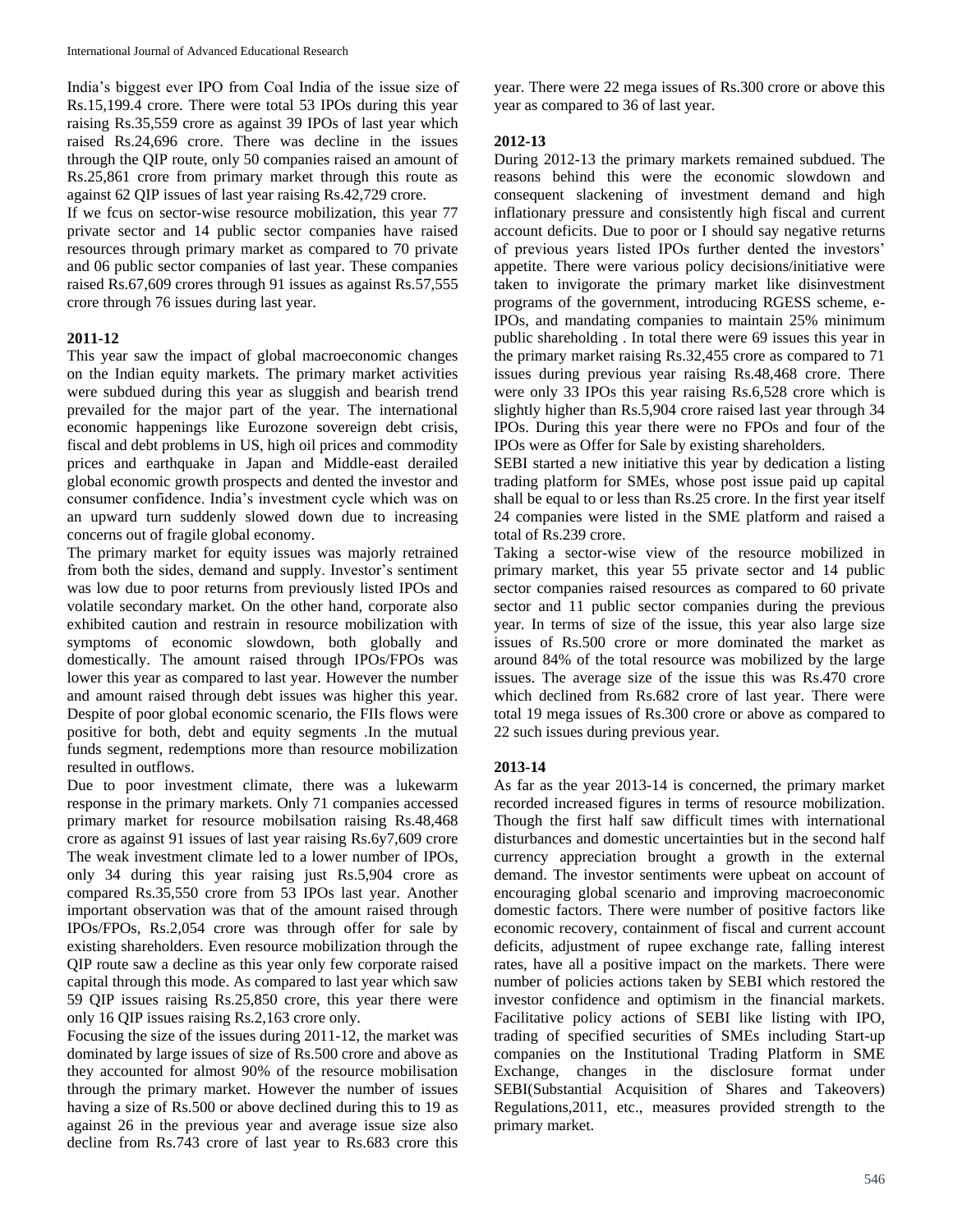As far as resource mobilization is concerned, this year a total of 90 corporations raised capital in the primary market to the tune of Rs.55,652 crore as compared to previous year during which 69 issues came in market and raised Rs.32,455 crore. During this year activities in the primary market were on a positive track, we saw a total of 38 IPOs this year raising Rs.1,236 crore as compared with last year which saw only 33 IPOs. Out of current year's 38 IPOs, 37 were listed on the SME platform. This year there were two FPOs raising Rs.7,457 crore as compared to none during previous year. Another important observation, this year the debt issue share in the total resource mobilization was the largest at 76.2% and 23.8% was of equity. A total of 37 companies got listed on SME exchange this year raising a total amount of Rs.317 crore as against 24 such issues raising Rs.239 crore last year.

I f talk about sector-wise resource mobilization, out of 90 companies coming out with their public issue in the primary markets, 70 were private sector and 20 were public sector. But in terms of amount raised the picture is reversed as the share of public sector in the total resource mobilization stood at 79% and that of private sector at 21%. Size-wise classification shows that there has been an increase in the average size of the issue this year as compared to the previous year. This the average size of the issue stood at Rs.618 crore whereas last year it was Rs.470 crore. However the mean IPO size declined to Rs.33 crore this year from previous year's Rs.198 crore. There were 30 mega issues of Rs.300 crore or more this year as compared to 19 of the previous year. The largest issues were from the public sector units. This year through the QIP and IPP route, a total of Rs.13,663 crore was raised compared to Rs.15,996 crore of last year.

During the year 2012 another mechanism was introduced, to meet the requirements of MPS (Minimum Public Shareholding), the Offer for Sale through stock exchange mechanism. A total of 71 companies mobilized resources through this source during 2013-14 making it more popular than the IPP route.

### **2014-15**

Trend during 2014-5 in the primary market was somewhat subdued as expressed by figures of resource mobilized. Though the trading in the secondary market soured to new heights. Positive global outlook, strengthening Indian rupee vis-à-vis US Dollar, positive macroeconomic data, easing inflation, etc., all helped in bringing positivity in the primary securities market. Some of the important developments related to securities market this year were: Increasing investment bucket for the anchor investors in IPO, introduction of e-IPO and SEBI regulations for Share Based Employee Benefits.

From the point of view of resource mobilization, there were total 88 issues this year in the primary market, raising a total amount of R.19, 202 crore as against 90 issues during the last year raising a total amount of Rs.55,652 crore. This year number of IPOs at 46 was higher raising a total amount of Rs.3,039 crore as compared to last years' 38 IPOs raising just Rs.1,236 crore. Out of the 46 IPOs, 39 IPOs were listed at the SME exchange this year. There were no FPOs this year as compared two of last year. Using the SME platform, 39 companies raised an amount of Rs.278 crore as compared to Rs.317 crore raised through 37 issues last year.

If we take a look at sector-wise resource mobilization, during 2014-15, out of 88 issues in the primary market, 85 were by the private sector companies and the remaining three were by the public sector companies. The amount raised by the private sector stood at Rs.16,756 crore, contributing to 87.3% of the total resource mobilized in the primary market. The amount raised by three public sector companies worked out to Rs.2,446 crore contributing to 12.75 of the total resource mobilized in the primary market. Size-wise, this year saw major resources mobilized through the large size issues of Rs.500 crore or above. The average size of the issue this year was Rs.218 Crore as compared to Rs.618 crore during last year. The mean IPO size increased to Rs.66 crore from Rs.33 crore of last year. There were 19 mega issues of Rs.300 crore or above during this year, raising a total of Rs.14,247 crore, which was 74.2% of the toal resource mobilized. Through the QIP route, 51 issues raised a total of Rs.29,102 crore. And through Offer for Sale route a total of Rs.26,875 crore was rasied during 2014-15.

### **2015-16**

For the year 2015-16, primary market saw a moderate growth as shown in numbers as far as resource mobilization is concerned. To facilitate capital raising by corporates and provide adequate protection to the investors, SEBI initiated various policies this year like facilitating capital raising by the start-ups, simplifying the delisting procedures for the small companies and notifying the Listing Obligations And Disclosure Requirements Regulation, 2015.

During the year, 108 issues came in the primary market raising a total of Rs.58,166 crore as against 88 issues of last year raising Rs.19,202 crore. The number of IPOs this year was higher at 74 raising an amount of Rs.14,815 crore as against 46 IPOs of last year raising an amount of Rs.3,039 crore. Out of 74 IPOs, 50 were listed on the SME Exchange . This year also like last year, there was no FPO. Most of the IPOs opened during this year received an overwhelming response from the investors and many of them were oversubscribed. Through the SME platform, 50 companies raised a total amount of Rs.379 crore as compared with last year's 39 issues raising Rs.278 crore.

I f we take a look at sector-wise resource mobilization, during 2015-16, out of 108 issues, 97 were by private sector companies and 11 were by public sector companies. Private sector issues raised Rs.27,068 crore and public sector issues raised Rs.31,098 crore. Size-wise once again this year also we had large size issues of Rs.500 crore or more dominating the scene, they had a share of 85% in resource mobilization this year as compared to 56.4% of last year. The average size of issue this raised to Rs.539 crore as compare to Rs.218 crore of last year. There were 39 mega issues of Rs.300 crore or more this year as against 19 of last year. These mega issues alone mobilized around 95% of the total resources mobilized during 2015-16. Through the QIP route, a total of 24 issues raised Rs.14,587 crore this year as against Rs.29,102 crore during last year. There were 16 companies which came out 18 Offer for Sale issues during the year raising Rs.19,817 crore.

### **2016-17**

This year saw an increase in the primary market activities as